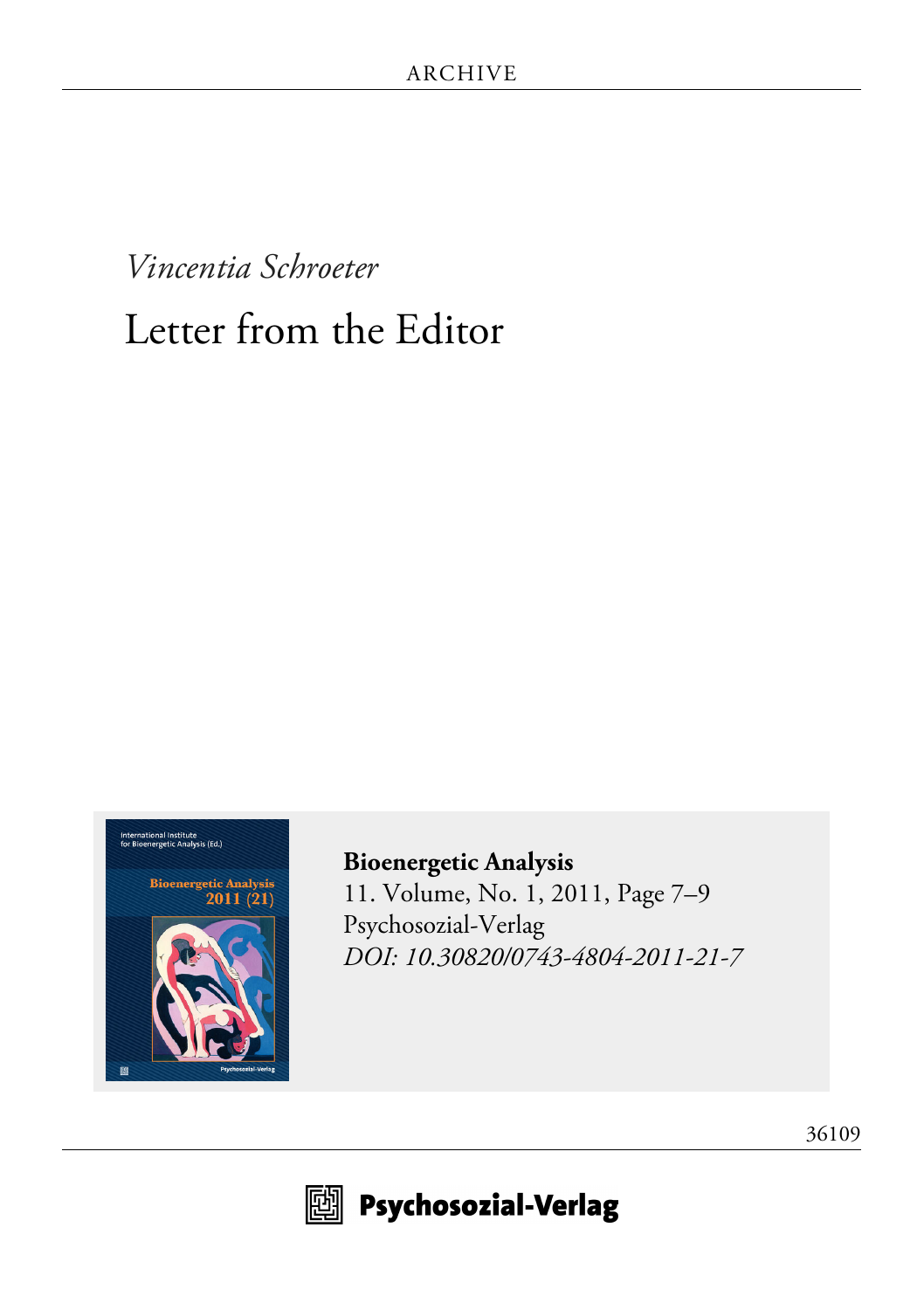Bibliographic information of Die Deutsche Nationalbibliothek (The German Library) The Deutsche Nationalbibliothek lists this publication in the Deutsche Nationalbibliografie; detailed bibliographic data are available at http://dnb.d-nb.de.

2011 Psychosozial-Verlag GmbH & Co. KG, Gießen, Germany info@psychosozial-verlag.de www.psychosozial-verlag.de



This work is licensed under the Creative Commons Attribution-NonCommercial-NoDerivatives 4.0 International License (CC BY-NC-ND 4.0). This license allows private use and unmodified distribution, but prohibits editing and commercial use (further information can be found at: https://creativecommons.org/licenses/by-nc-nd/4.0/). The terms of the Creative Commons licence only apply to the original material. The reuse of material from other sources (marked with a reference) such as charts, illustrations, photos and text extracts may require further permission for use from the respective copyrights holder.

Cover image: Ernst Ludwig Kirchner: *Pair of Acrobats*, Sculpture , 1932–33, Oil on canvas, 85,5 x 72 cm Cover design & layout based on drafts by Hanspeter Ludwig, Wetzlar

https://doi.org/10.30820/0743-4804-2011-21 ISBN (PDF-E-Book) 978-3-8379-6889-7 ISBN (Print) 978-3-8379-2107-6 ISSN (Online) 2747-8882 · ISSN (Print) 0743-4804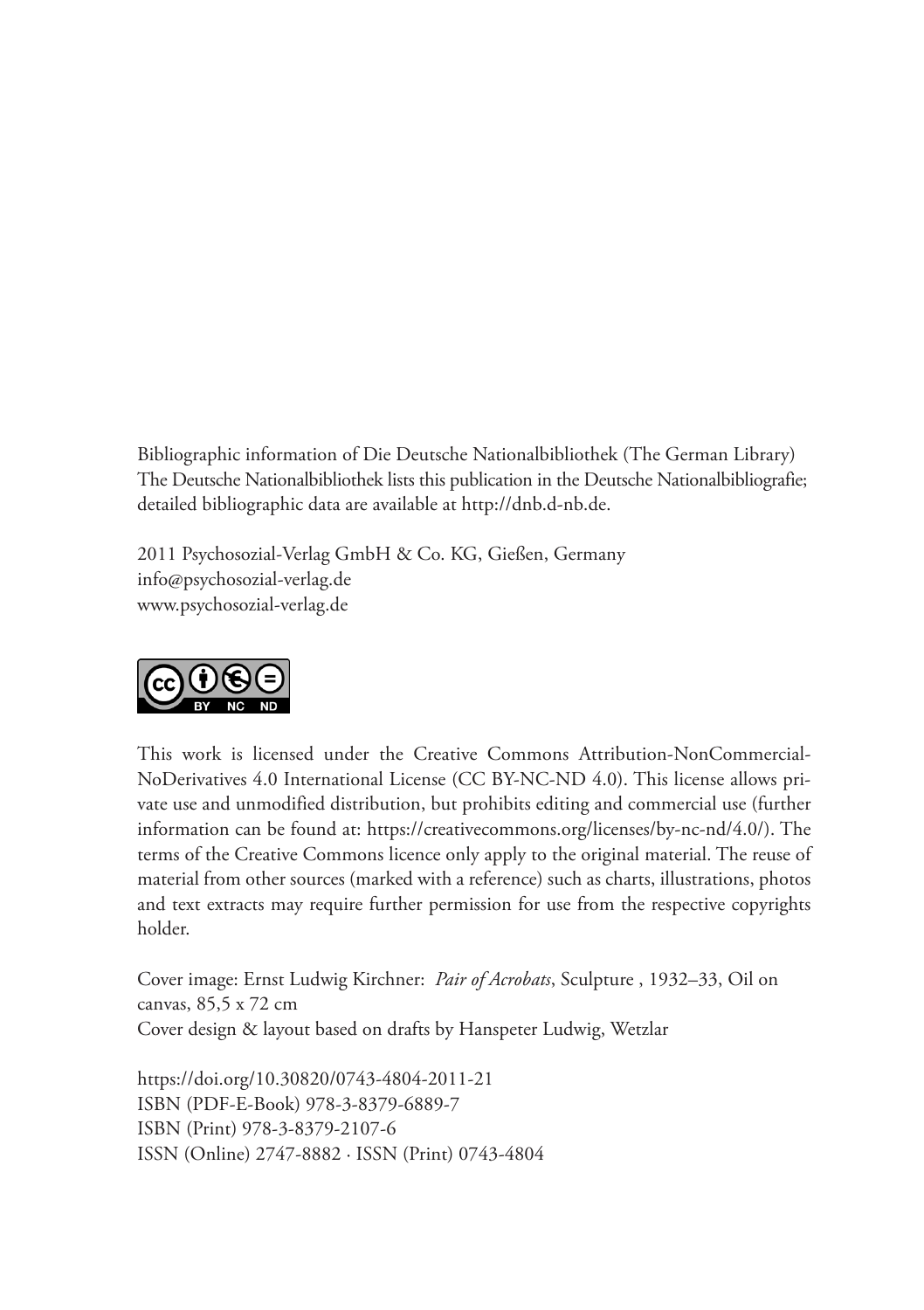## **Letter from the Editor**

Dear Colleagues,

Welcome to the 21<sup>st</sup> volume of the clinical journal, Bioenergetic Analysis. One of the benefits of being a member of the IIBA is to receive this journal. A new volume is published annually. Clinical or research papers with relevance to the practice of Bioenergetic therapy are considered each summer. Papers must be submitted to the editor during the summer. Recently some IIBA conferences have been held in October. Papers presented as keynotes or presentations at these Bioenergetic conferences are not automatically considered for publication. An author who wants a paper to be considered must email their paper to the editor *between June and September*. The paper will be sent to at least two reviewers. The author's name is removed form the paper during review. The reviewers, therefore, do not know who wrote the paper. This aids in objectivity. A process of consideration ensues. Papers are accepted, rejected, or sent for revision.

The recent IIBA conference in Brazil was called, "The Poetry of the Body". Inspired by that theme, we have a new category in the journal this year. It is for creative writing. Creative pieces with content relating to the interests of therapists were considered. There are two sets of poetry in this volume. There are also three original papers. Bob Lewis writes passionately on the poetry of the body. His paper was adapted from his keynote in Brazil. James Allard writes a condensed version of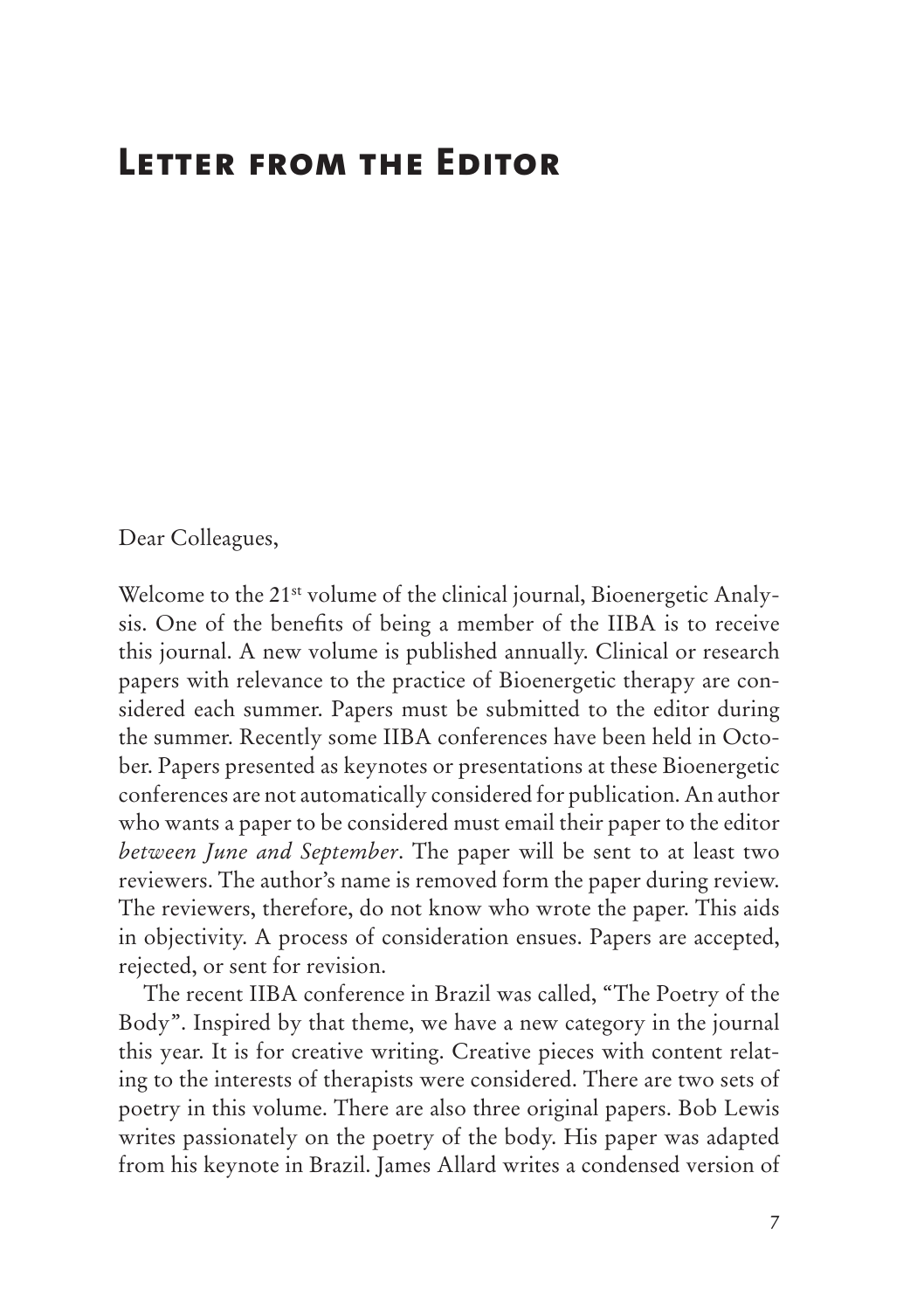his research on Bioenergetic therapy and the client's relationship with God. Jörg Clauer reports on fascinating new research on the *primary triad* in his paper considering aspects of grounding. These three authors are from three different countries, honoring our international flavor.

In the last volume we began a new process of translating the abstracts of the original papers into the five primary languages other than English, which are spoken by our members. These translations of abstracts will become a regular feature in the journal. The goal is to spark the interest of non-English reading members. If they are intrigued with the abstract, they are encouraged to translate the entire article for their local society. I want to thank the translators for this volume. Dankeschoen, Margit Koemeda. Le vous remercie, France Kauffman. Grazie, Rosaria Filoni. Obrigada, Camile Milagres. Gracias, Fina Pla.

The first person I ever heard about Bioenergetic Analysis from was Richard Mullins. He spoke in a graduate psychology class I was attending. I was instantly intrigued with his explanation of the body/mind duality and a form of working with chronic tension patterns in psychotherapy. He became one of my trainers when I attended Bioenergetic training in Northern California from 1976 to 1980. Dick Mullins died this past year. I asked my friend and colleague, Walt Watman, to write a memorial note for this volume. They were best friends. As a talented teacher, Dick was one of those people who affected and influenced generations who followed him into this work. To his family, his friends and to his Bioenergetic subgroup of colleagues who have maintained a support group since 1979, I offer my condolences for your loss. Dick Mullins was one of the strong threads that wove together the breathable fabric that has become our Bioenergetic community.

Our former chief editor, Margit Koemeda has completed a major work in writing a book about Bioenergetics and neuroscience, written for the lay public. Angela Klopstech reviews the book in this journal. Margit reviews a book about neuroscience by Joaquim Bauer. Currently, these books are only available in German. Bob Hilton reviews a book by Daniel Siegel. Both Dr. Siegel and Dr. Bauer will be keynote speakers at the upcoming IIBA conference to be held in San Diego, California, U.S.A., in October, 2011. Included in this volume is an invitation to this conference. It will be translated into six languages. We in San Diego are very excited to be